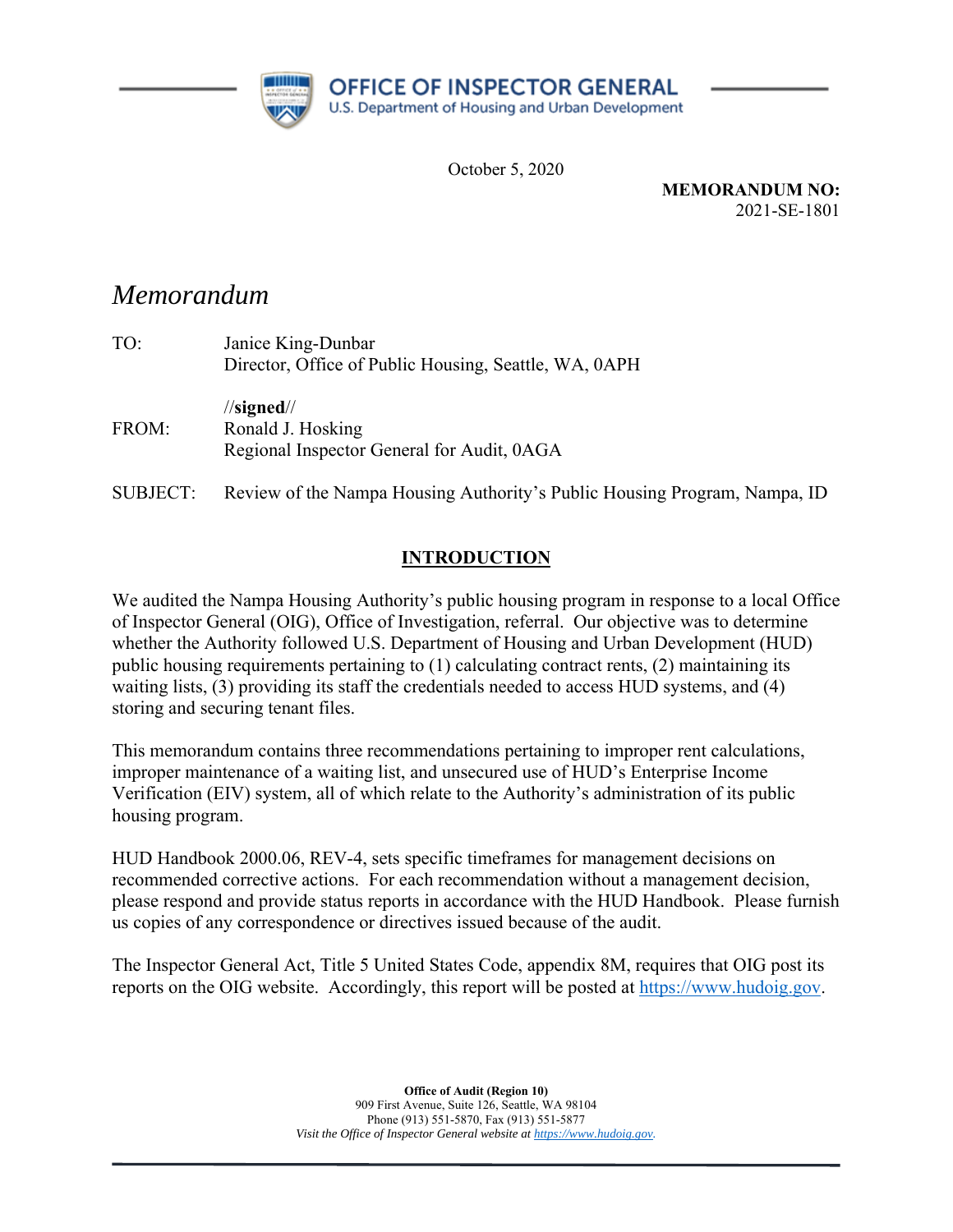# **SCOPE AND METHODOLOGY**

Our audit period was January 1, 2014, through December 31, 2018. We performed our audit work from February through October 2019. We conducted onsite work at the Authority's offices located at 211 19th Avenue North, Nampa, ID.

To accomplish our objective, we

- reviewed Federal regulations and Authority policies and procedures,
- interviewed HUD and Authority personnel,
- analyzed support for the Authority's rent calculations in a sample of tenant files,
- reviewed the four unit-size waiting lists provided by the Authority covering our audit period,
- reviewed employees' credentials for accessing HUD's EIV system,
- reviewed EIV reports, and
- reviewed the Authority's storage of tenant files.

We identified a universe of 281 tenants associated with the public housing units during our 5year audit period and chose to use a random selection process due to the limited size of our universe. We randomly selected a preliminary sample of 56 tenants (20 percent of our universe) using a data analytics tool known as Galvanize (previously known as ACL). Then we randomly selected 14 of these tenants (25 percent of the preliminary sample) to serve as our audit sample. For each item in our sample, we recalculated the Authority's rent calculations during the audit period. The results of our audit did not include any tenant files outside our sample and cannot be projected to the universe as a whole.

We reviewed the Authority's post-Rental Assistance Demonstration Program (RAD) housing assistance payments contract, RAD guidance, applicable Federal regulations at 24 CFR (Code of Federal Regulations) part 983, and written correspondence between the Authority and the post-RAD contract administrator. We determined that the Authority is scheduled to eliminate all of its public housing units through a RAD conversion and will no longer administer rent subsidies, maintain waiting lists, or access the EIV system following the RAD conversion.

We stopped our audit work after learning of the conversion and identifying the cited deficiencies. Therefore, we did not develop the cause or effect of the cited deficiencies during the audit.

Except for this cause and effect limitation, we conducted the audit in accordance with generally accepted government auditing standards. Those standards require that we plan and perform the audit to obtain sufficient, appropriate evidence to provide a reasonable basis for our findings and conclusions based on our audit objective(s). We believe that the evidence obtained provides a reasonable basis for our findings and conclusions based on our audit objective.

# **BACKGROUND**

The Authority, with its main offices located at 211 19th Avenue North, Nampa, ID, owned and operated 142 public housing units located at 9 scattered sites within the city of Nampa. The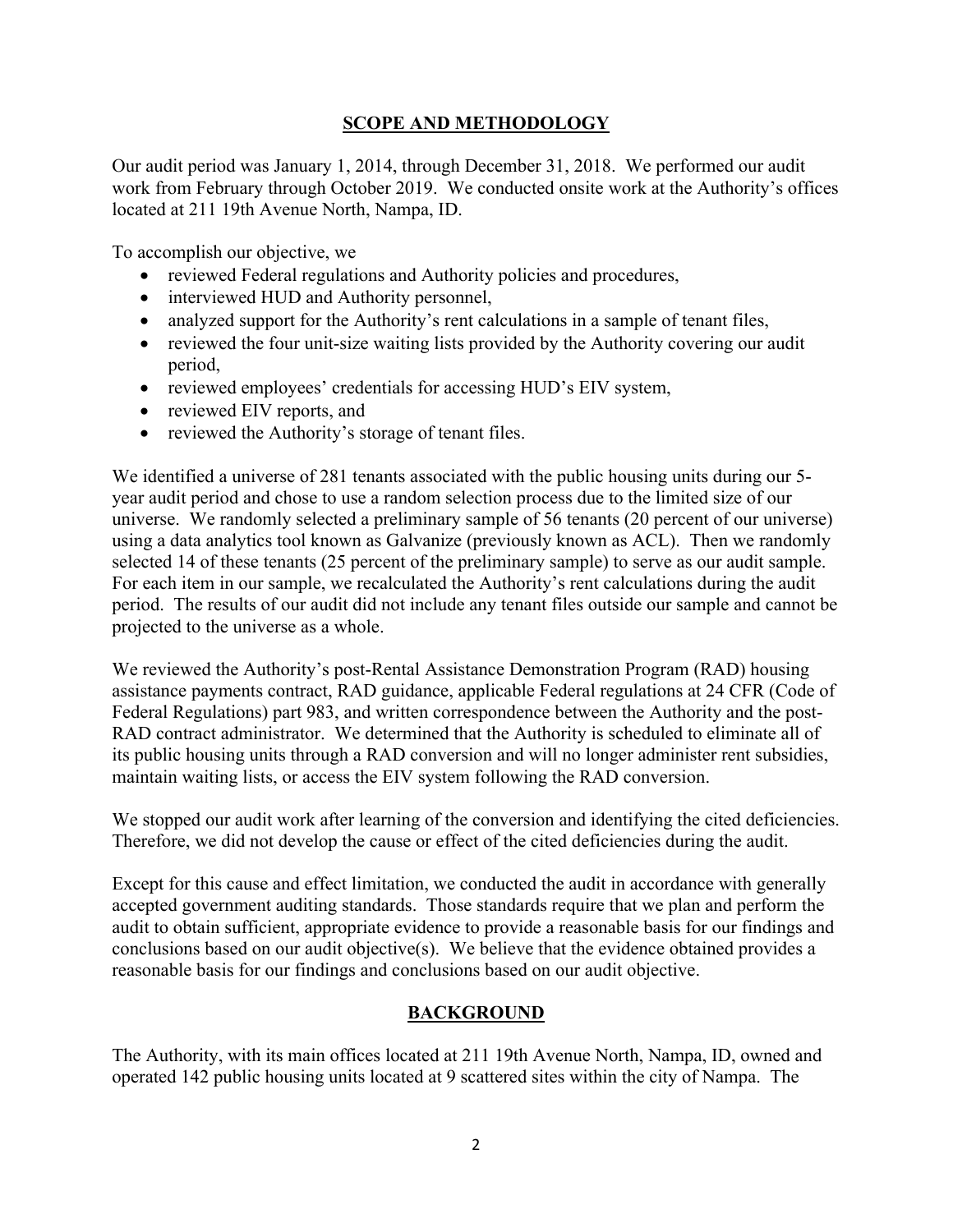Authority administered its public housing program to lease units to prequalified low-income families, seniors, and disabled applicants.

The Authority operated under the jurisdiction of a five-member board of commissioners. The board members were volunteers appointed by the mayor and city council of Nampa, ID. The commissioners' purpose and responsibilities were to ensure that the Authority operated within the law and according to HUD guidelines. Through adopting formal resolutions, policies and procedures, governing operations, and financial planning, the board provided support and leadership for the Authority.

HUD established public housing to provide decent and safe rental housing for eligible lowincome families, the elderly, and persons with disabilities. Public housing comes in all sizes and types, from scattered single-family houses to highrise apartments for elderly families. There are approximately 1.2 million households living in public housing units, managed by some 3,300 public housing agencies. HUD administers Federal aid to local housing agencies that manage the housing for low-income residents at rents they can afford. HUD furnishes technical and professional assistance in planning, developing, and managing these developments.

In fiscal year 2012, Congress authorized RAD to preserve and improve public housing properties and address a \$26 billion nationwide backlog of deferred maintenance. RAD allows housing agencies to convert public housing and other HUD-assisted properties into long-term, projectbased Section 8 rental assistance units. Converting the properties gives the housing agencies access to private debt and equity to address immediate and long-term capital needs.

# **RESULTS OF REVIEW**

The Authority Charged 11 Tenants the Incorrect Rent for at Least 1 Month We recalculated each of our sampled tenants' rent charges during the 5-year period and found that the Authority had charged 11 of 14 tenants the incorrect rent for at least 1 month. The most common errors were annualizing pay stubs over the wrong number of periods; including unsupported allowances for medical care, childcare, and earned income disregard; and incorrectly including and excluding income sources. These 11 tenants represented 79 percent of the audit sample. Four of the eleven tenants were both overcharged and undercharged in different months during our audit period. In total, the Authority overcharged six tenants and undercharged nine tenants, reflecting the four tenants above in each total. The six tenants overpaid a total of \$1,550 in rent, and the nine tenants underpaid a total of \$7,204 in rent. We did not include in our recommendations any amounts undercharged to the tenants. See appendix C for detailed results of this review.

The Authority Improperly Maintained Its Waiting Lists by Housing Tenants Out of Order The Authority did not have in place any controls to assure that proper selection would occur during the selecting of applicants for housing. The Authority's policy stated that it would maintain the waiting list for all applicants in order of bedroom size, date, and time of application. We reviewed the four-bedroom waiting list and found that the Authority housed three tenants an irregularly short time after they applied. These three tenants were housed 25 days or less after their application submittal dates, when the average wait time for a four-bedroom unit was 8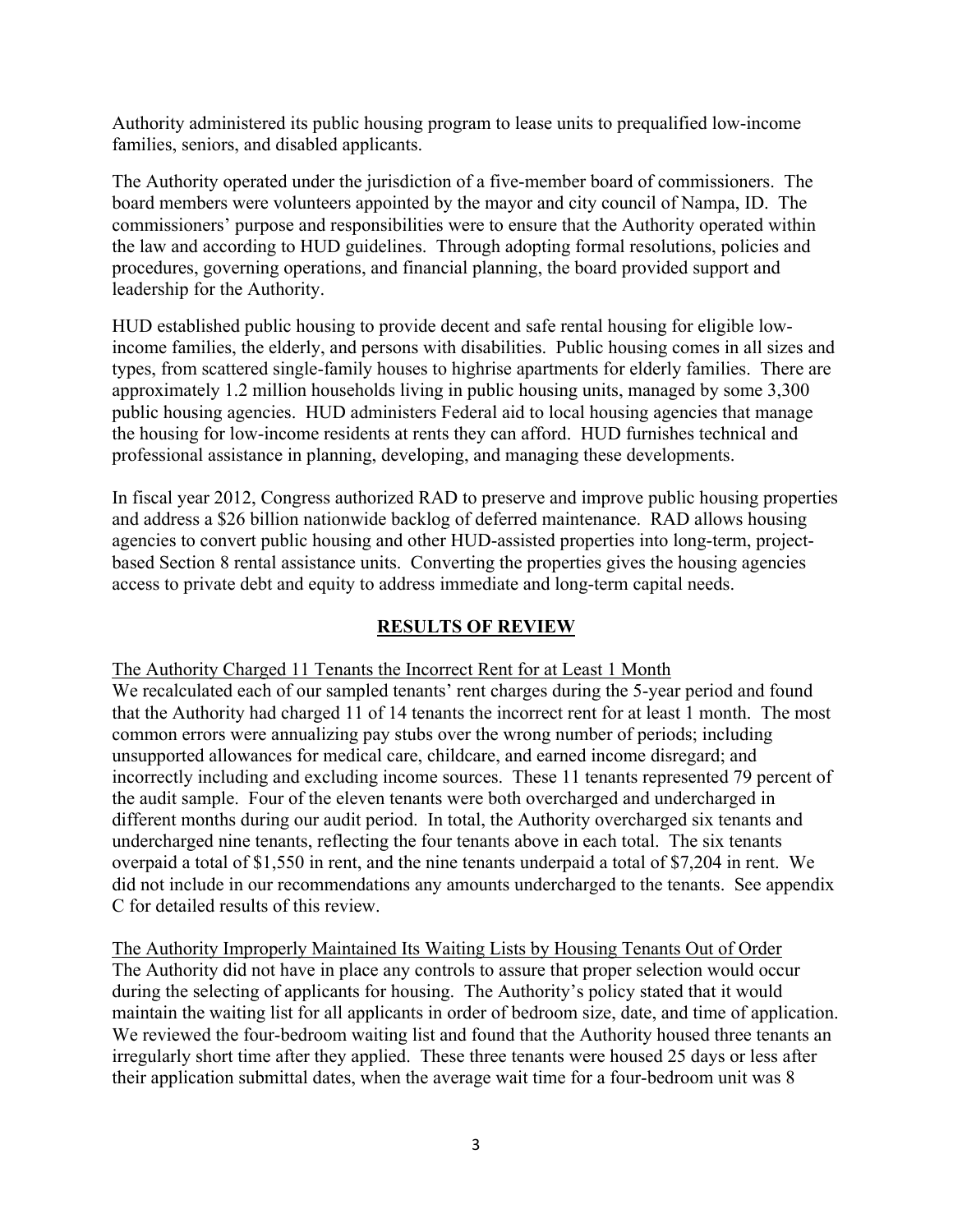months to a year. In each case, the Authority housed the tenant before another applicant who applied earlier on the same waiting list.

#### The Authority Could Not Show That All EIV System Users Had Proper Credentials and That Only Employees With Credentials Accessed the System

The Authority could not provide a signed copy of the EIV System User Access Authorization Form and Rules of Behavior and User Agreement (Form HUD-52676) for one of its staff members with EIV access during our audit period. Office of Public and Indian Housing (PIH) Notice PIH 2010-19, section 7, and Notice PIH 2017-12, section 8, required Authority staff with access to the EIV system or staff with access to EIV data to complete this form before being granted access. The notices further required the Authority to maintain these forms on file. The executive director stated that this employee properly completed the form, but the Authority was unable to provide a copy of it.

The Authority did not always support that it safeguarded EIV login credentials. The executive director stated that he had login credentials for administrative purposes but did not use the EIV system to run reports. However, some EIV reports during our audit period showed the executive director's name as the account that generated the reports. The executive director stated that he did not know why some reports had his name on them.

#### The Authority Generally Stored and Secured Tenant Files Properly

We reviewed the file storage procedures of the Authority and interviewed staff to determine whether the Authority complied with HUD's retention of records requirements. The Authority kept tenant files in cabinets in file rooms with locked doors. We determined that the tenant files were generally stored and secured properly.

# **RECOMMENDATIONS**

We recommend that the Director of the Seattle Office of Public and Indian Housing

- 1A. Require the Authority to reimburse the six tenants who overpaid rent totaling \$1,550 using non-Federal funds.
- 1B. Require the Authority to develop and implement internal control procedures that support its policy and ensure a proper tenant selection process when selecting tenants for housing.
- 1C. Ensure that the Authority follows all applicable HUD requirements related to accessing, use, and safeguarding credentials of HUD systems.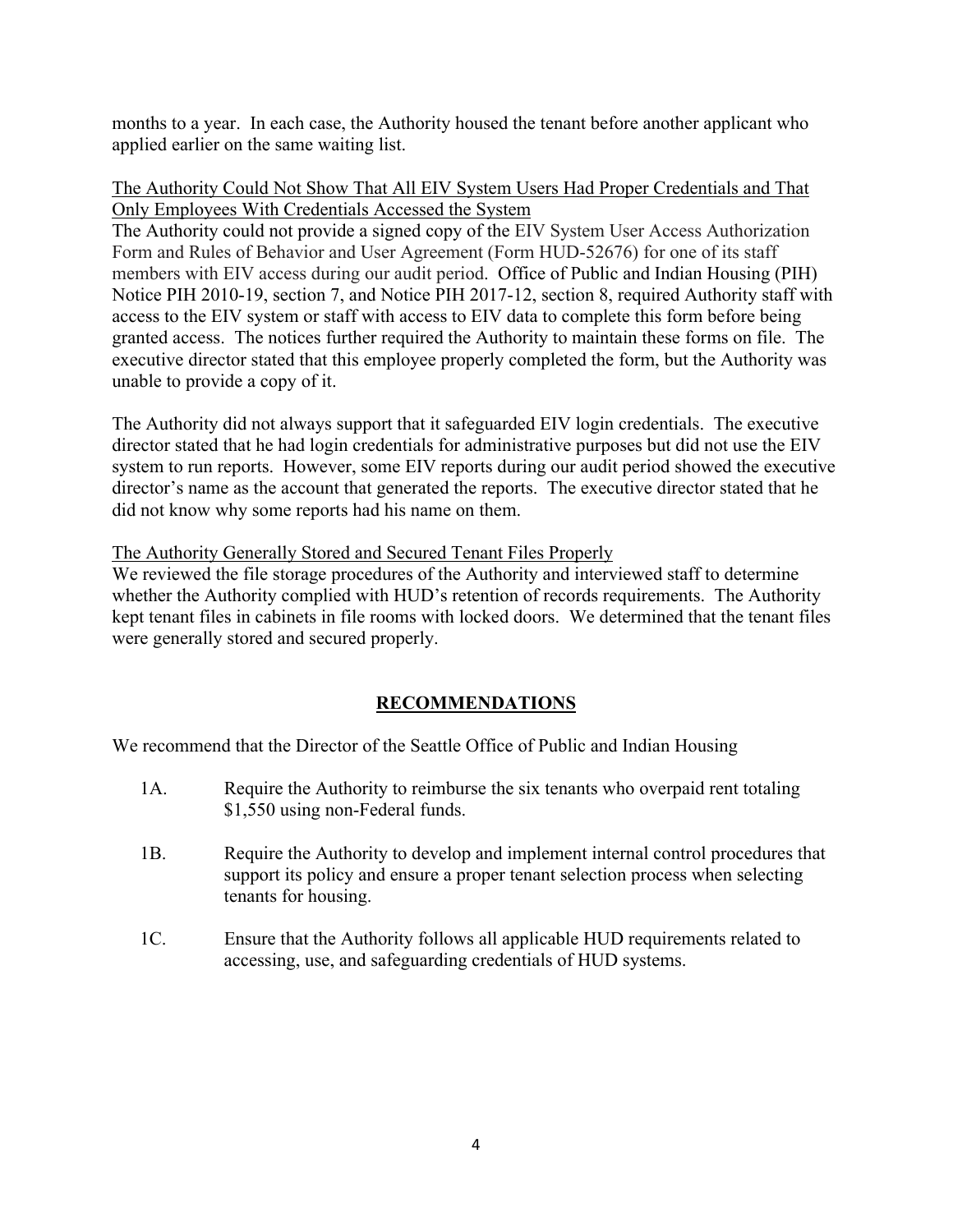### **Appendix A**

#### **Schedule of Funds to Be Put to Better Use**

| <b>Recommendation</b><br>number | <b>Funds to be put to</b><br>better use 1/ |
|---------------------------------|--------------------------------------------|
| 1 A                             | \$1,550                                    |
| <b>Totals</b>                   | 1,550                                      |

1/ Recommendations that funds be put to better use are estimates of amounts that could be used more efficiently if an OIG recommendation is implemented. These amounts include reductions in outlays, deobligation of funds, withdrawal of interest, costs not incurred by implementing recommended improvements, avoidance of unnecessary expenditures noted in preaward reviews, and any other savings that are specifically identified. By implementing our recommendation, the Authority will put \$1,550 to better use by no longer retaining amounts received from tenants, which were higher than it was authorized to charge.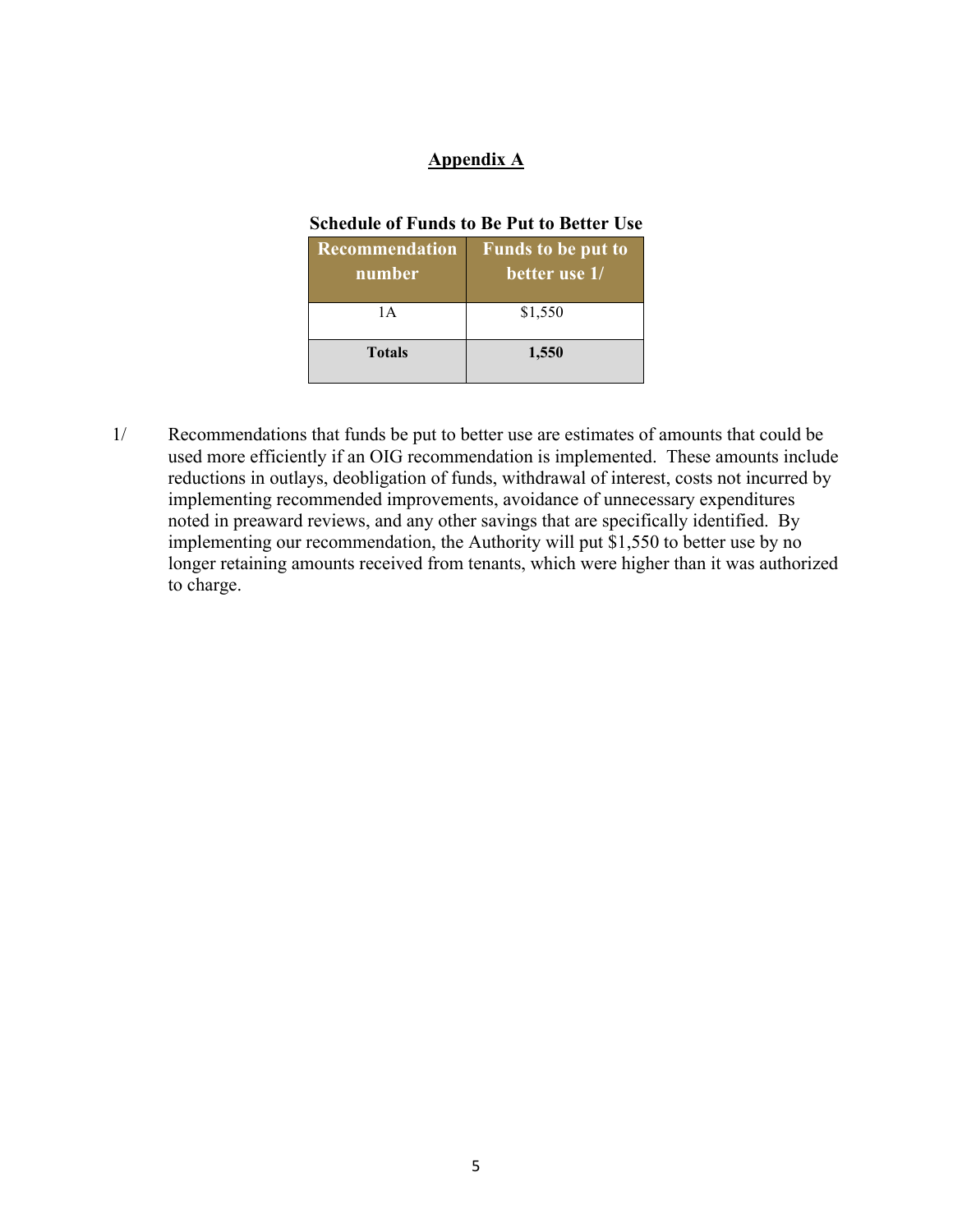#### **Appendix B**

#### **Auditee Comments and OIG's Evaluation**

#### **Ref to OIG Evaluation**

Comment 1

#### **Auditee Comments**

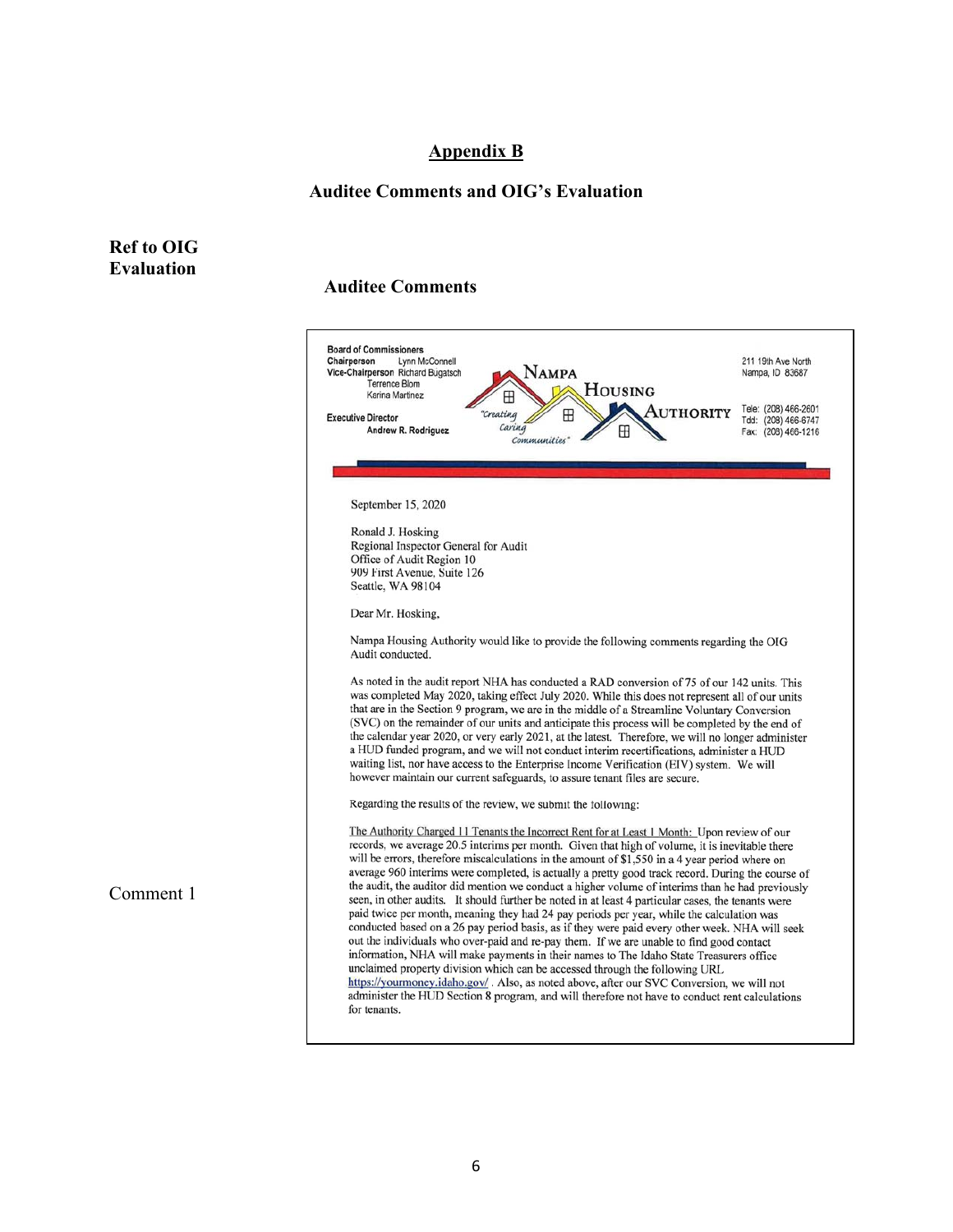# **Auditee Comments**

| <b>Ref to OIG</b> |                                                                                                                                                                                                                                                                                                                                                                                                                                                                                                                                                                                                                                                                                                                                                                                                                                                                                                                                                                                                                                                                                                                                                                                                                                                      |
|-------------------|------------------------------------------------------------------------------------------------------------------------------------------------------------------------------------------------------------------------------------------------------------------------------------------------------------------------------------------------------------------------------------------------------------------------------------------------------------------------------------------------------------------------------------------------------------------------------------------------------------------------------------------------------------------------------------------------------------------------------------------------------------------------------------------------------------------------------------------------------------------------------------------------------------------------------------------------------------------------------------------------------------------------------------------------------------------------------------------------------------------------------------------------------------------------------------------------------------------------------------------------------|
| <b>Evaluation</b> |                                                                                                                                                                                                                                                                                                                                                                                                                                                                                                                                                                                                                                                                                                                                                                                                                                                                                                                                                                                                                                                                                                                                                                                                                                                      |
| Comment 2         | The Authority Improperly Maintained Its Waiting Lists by Housing Tenants Out of Order:<br>While we are disappointed that a past staff person would circumvent the waiting list, we were<br>unable to find a pattern in her lapse of judgement. We can assure HUD we have put in place<br>safeguards that will assure this does not happen in the future, although, as previously stated, after<br>the SVC conversion, we will no longer have a waiting list, as we will not administer the HUD<br>Section 8 program.                                                                                                                                                                                                                                                                                                                                                                                                                                                                                                                                                                                                                                                                                                                                 |
| Comment 3         | The Authority Could Not Show That All EIV System Users Had Proper Credentials and That Only<br>Employees With Credentials Accessed the System: The Executive Director did not recall entering<br>the EIV system, although log-in records indicate he did. This is factual, the Director did not recall<br>entering the system, however the system is part of the larger REAC System, and he could have<br>inadvertently done so, by simply clicking on the EIV tab. He still maintains no knowledge of doing<br>so, but he is being asked to remember logins into a system that is used on a regular basis. Again, we<br>will no longer need to access the REAC, or the EIV System in the future, as we will not administer<br>the HUD Section 8 program.<br>The Authority Generally Stored and Secured Tenant Files Properly: We pride ourselves in assuring<br>records are treated with the highest level of security. We will continue to do so, in the future.<br>NHA would like to thank the inspector's at OIG for conducting a very professional inspection; one<br>that shows overall, NHA is running a pretty tight ship.<br>Thank you for your attention on this matter.<br>Sincerely,<br>Andrew R. Rodriguez<br><b>Executive Director</b> |
|                   |                                                                                                                                                                                                                                                                                                                                                                                                                                                                                                                                                                                                                                                                                                                                                                                                                                                                                                                                                                                                                                                                                                                                                                                                                                                      |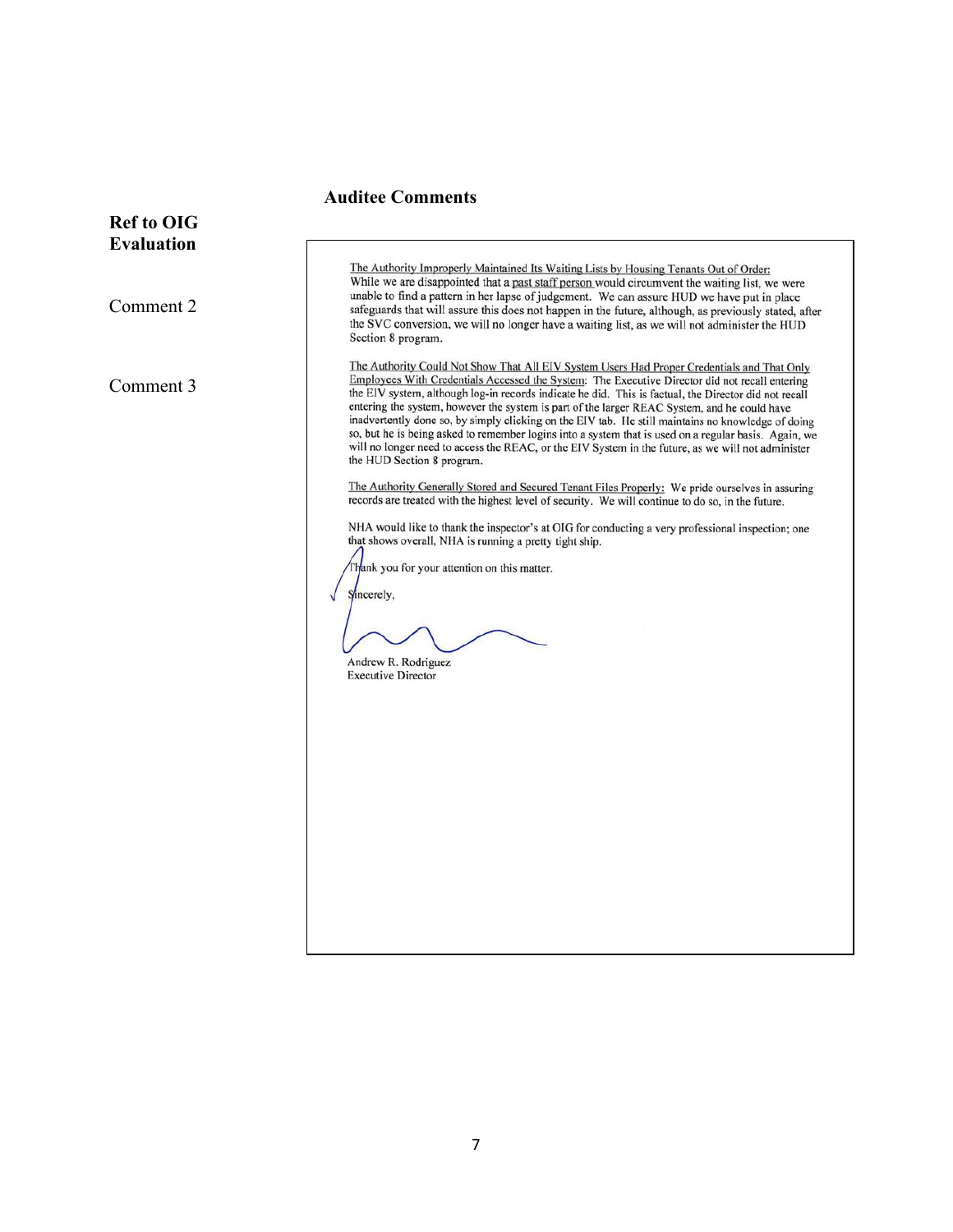#### **OIG Evaluation of Auditee Comments**

- Comment 1 We agree that the Nampa Housing Authority should re-pay individuals who overpaid in rent. The Authority should work with HUD throughout this process to resolve the recommendation.
- Comment 2 The Authority stated it has implemented safeguards to address the selection process from the waitlist. The Authority will need to show HUD that these safeguards adequately address the issue with the waitlist selections until all units are converted. We did not verify the safeguards mentioned.
- Comment 3 The Authority stated that it will no longer access HUD systems after the completion of its planned RAD conversion. However, until that is complete, the Authority should work with HUD to ensure that it follows all applicable HUD requirements related to accessing, use, and safeguarding credentials of HUD systems.